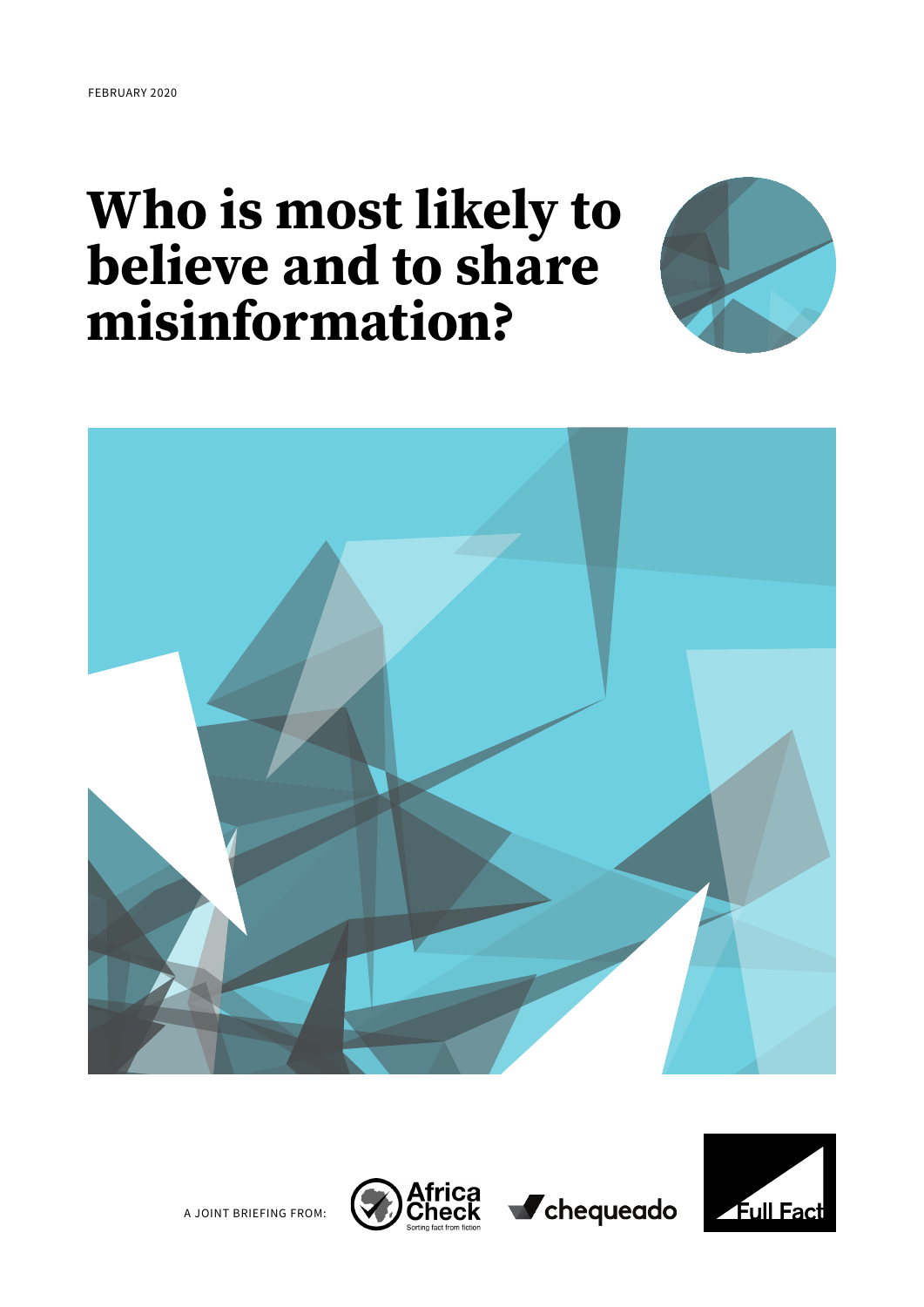## About this briefing

Misinformation causes real harm to people's lives, health, finances and to democracy. We need good evidence on how to tackle it. This briefing is part of a research programme set up by Africa Check, Chequeado and Full Fact, to find that evidence and make it useful.

In this briefing Full Fact's Researcher Dr. Dora-Olivia Vicol looks at the cognitive biases behind the belief in, and sharing of, misinformation. We thank Paula Szewach and the research team at the Africa Centre for Evidence for their help in gathering regional evidence. We also extend our warmest thanks to Dr. Briony Thompson for her constructive feedback on earlier drafts.

We welcome feedback and comments at research@fullfact.org

#### Full Fact

2 Carlton Gardens London SW1Y 5AA

 $\epsilon$  research@fullfact.org

D[@FullFact](https://twitter.com/FullFact)

[fullfact.org](https://fullfact.org/)

### Africa Check

Johannesburg

[africacheck.org](https://africacheck.org)

#### Chequeado Buenos Aires

[chequeado.com](http://chequeado.com)

This research was supported by a grant from Luminate.

Published by Africa Check, Chequeado and Full Fact, February 2020. Published under the Creative Commons Attribution-ShareAlike 4.0 International License.

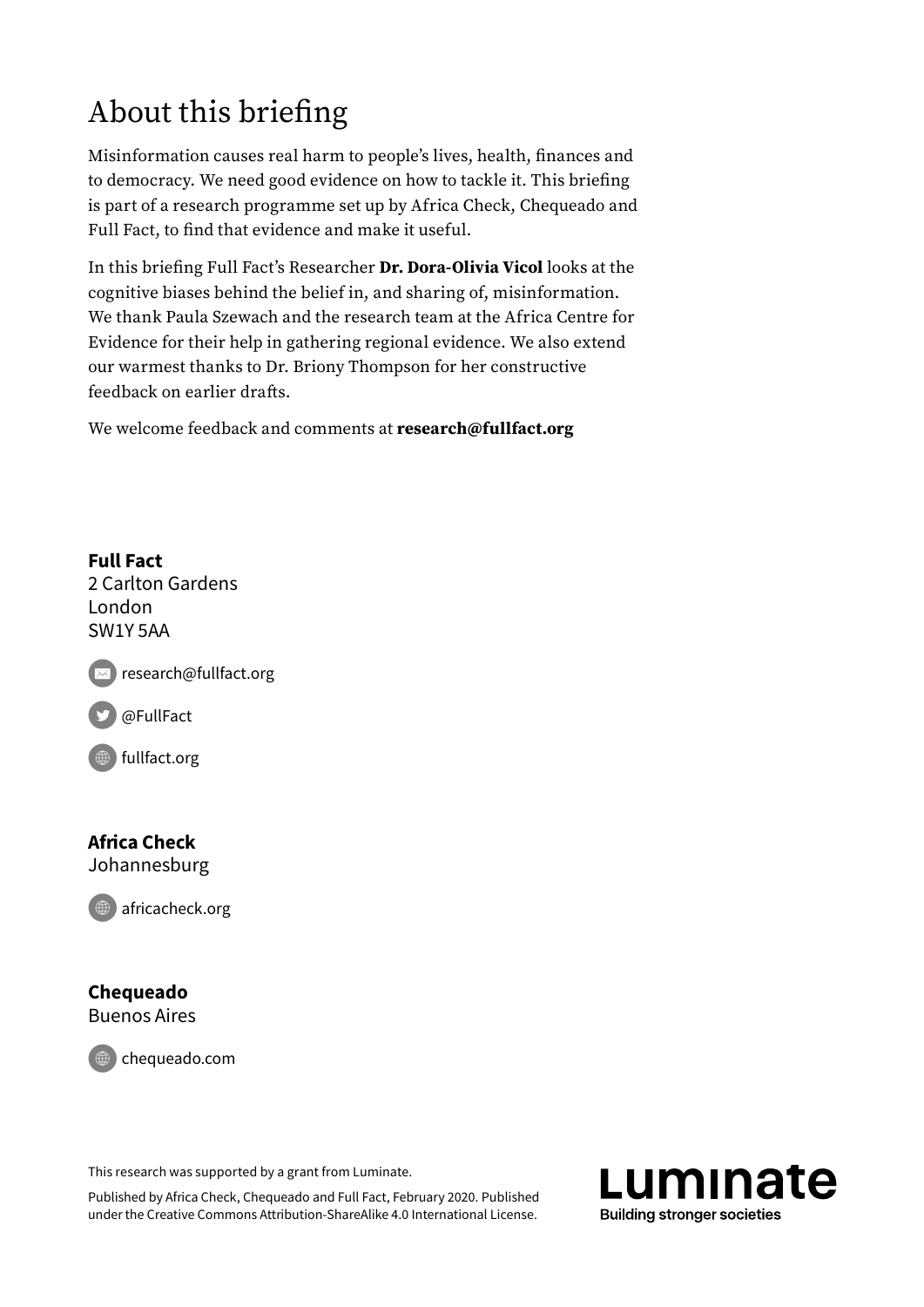### Contents

| Summary <b>Example 2018</b> Summary 2018 19:30 AM 2019 19:30 AM 2019 19:30 AM 30 AM 30 AM 30 AM 30 AM 30 AM 30 AM 30 AM 30 AM 30 AM 30 AM 30 AM 30 AM 30 AM 30 AM 30 AM 30 AM 30 AM 30 AM 30 AM 30 AM 30 AM 30 AM 30 AM 30 AM 30 AM |    |
|-------------------------------------------------------------------------------------------------------------------------------------------------------------------------------------------------------------------------------------|----|
|                                                                                                                                                                                                                                     | 5  |
| Three cognitive biases that shape all of our beliefs <b>CONFING ALIATION</b> T                                                                                                                                                      |    |
| Repetition and the illusory truth effect.                                                                                                                                                                                           |    |
|                                                                                                                                                                                                                                     |    |
|                                                                                                                                                                                                                                     | 9  |
|                                                                                                                                                                                                                                     | 12 |
|                                                                                                                                                                                                                                     | 12 |
|                                                                                                                                                                                                                                     | 13 |
|                                                                                                                                                                                                                                     | 14 |
| Recommendations.                                                                                                                                                                                                                    | 15 |
| How we selected the studies.                                                                                                                                                                                                        | 15 |
|                                                                                                                                                                                                                                     | 16 |
|                                                                                                                                                                                                                                     | 17 |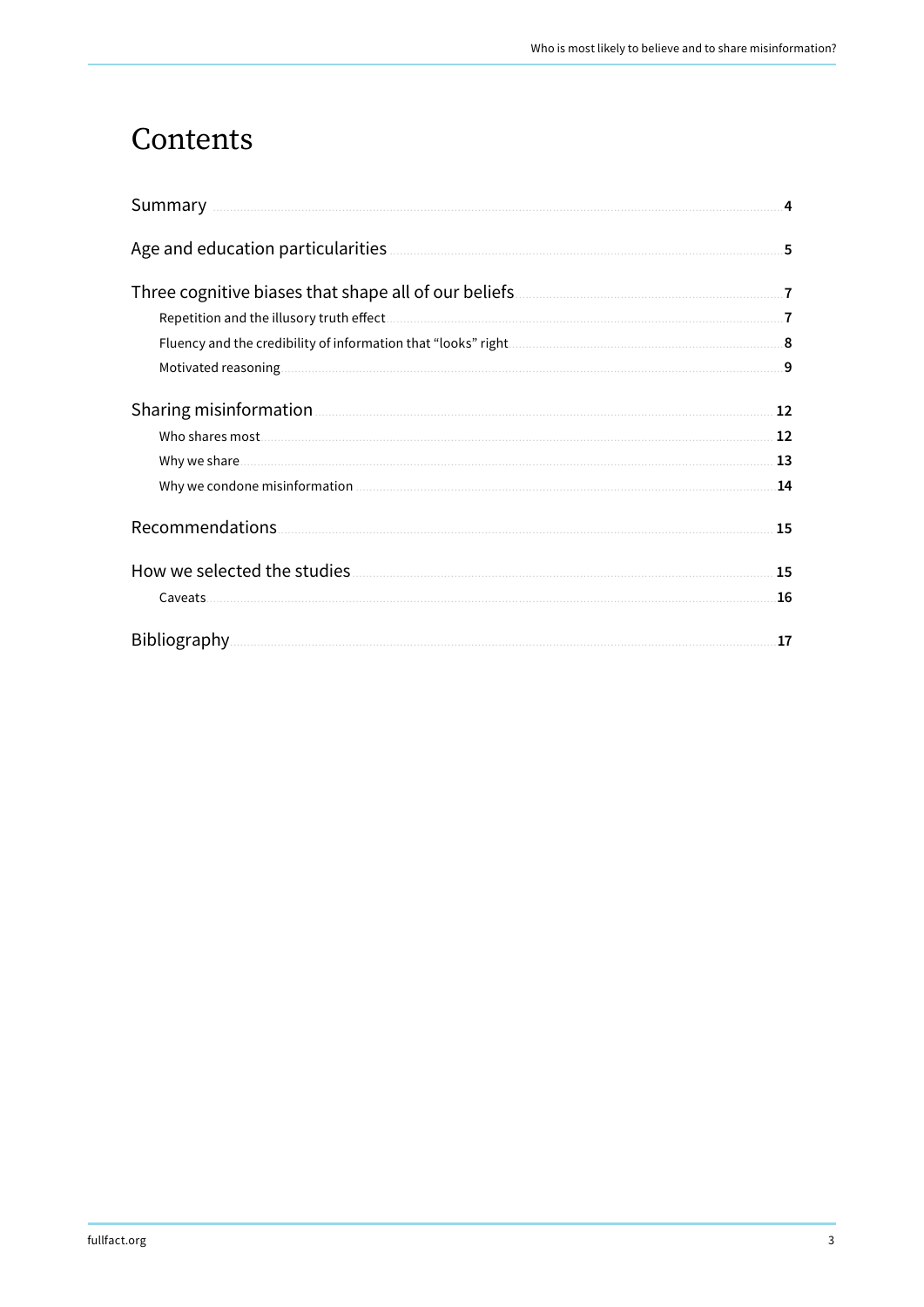### <span id="page-3-0"></span>Summary

This briefing reviews research evidence published in academic journals and by non-partisan research organisations, to examine who is most likely to believe and share misinformation.

Broadly, some demographic groups are more likely to take an opinion for a fact.

- Older people and people with lower levels of education in general find it harder to discern factual statements from opinion.
- Older adults in particular find it harder to identify the source of articles, even though they may recall the content.

However, misinformation is something we can all fall prey to.

- Regardless of age or education, we all get more distracted on social media than on other news media, and are less likely to recall article sources.
- We all tend to share information high in emotion.
- We are all prone to believing information when it is repeated, easy to process and when it aligns with our prior attitudes and world views (motivated reasoning).

Why does this happen? On one hand, we all share certain cognitive biases. Our beliefs are shaped by repetition, processing fluency and motivated reasoning, even when we are not aware of it. On the other hand, studies which examine the persistence of longdebunked inaccuracies, such as climate change scepticism, highlight that belief is also a deeply social process. Standing by or sharing an inaccurate post is not just about an inability to understand the evidence, but also the impulse to reinterpret information in ways which affirm our values.

With this in mind, there are a few steps fact checkers can take:

- Given what we know about age and education, there is good reason to invest in reaching out to older people, and those with lower levels of education.
- Catch claims early and firmly, before they are repeated and become entrenched in public debate.
- Involve the public in these discussions. Misinformation is not a distant phenomenon, but something people engage with daily, by sharing or condoning. Fact checkers should promote awareness of our emotions, preference for novelty and the worldview biases which drive some people to share inaccurate content.

No doubt, these recommendations can be given further nuance by researchers and practitioners. They mark the beginning of a conversation, and we welcome feedback.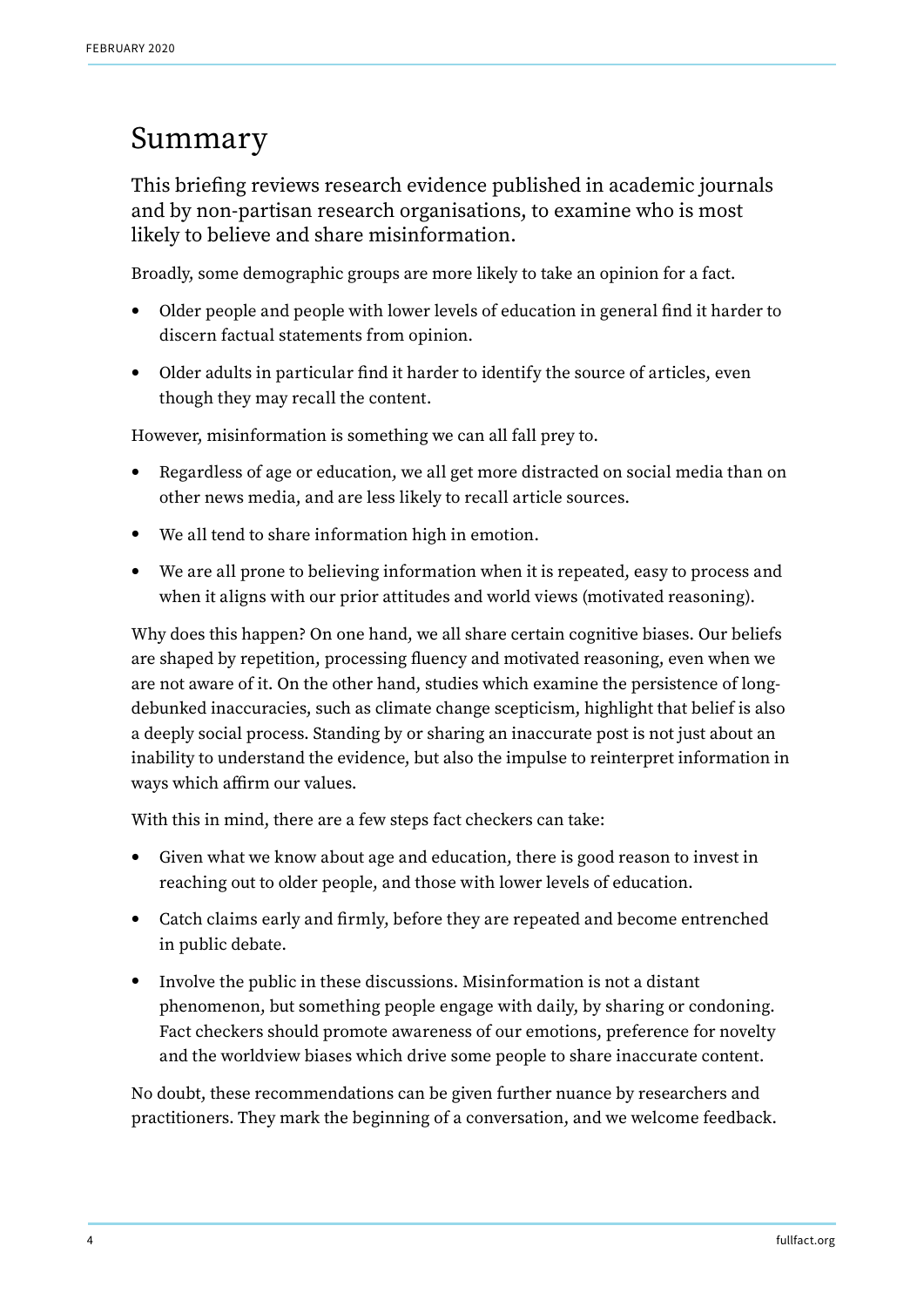### <span id="page-4-0"></span>Age and education particularities

In general, older individuals and those without university education are less able to discern fact from opinion, and less likely to report seeing inaccurate content.

A 2018 survey by the Pew Research Centre asked US adults to categorise five factual and five opinion statements. The survey found that one in three respondents aged 18 to 49 correctly identified all five factual statements, compared to only one in five adults aged over 50.1 Another study conducted in the UK tracked the web use of almost 7,000 individuals, then compared their ability to recall the source of stories they had read within the past day. They found that younger respondents are more likely to correctly attribute news brands than older individuals.2

This finding chimes with a large body of research which investigates the relation between age and cognitive ability. A number of experiments which tested the effects of age on memory have found that memories of recent events tend to become less precise in older individuals. Studies which exposed participants to a series of voices, for instance, found that while older participants may be able to identify whether or not they have heard a voice before, their ability to recall what the speaker had said was greatly diminished. This is something psychologists call "source memory" loss. Unlike item memory, which refers to whether something happened, "source memory" refers to contextual details such as when, where and how it happened. Our memory for detail fades with age.

Age also affects belief change, particularly over a period of time. Experiments which presented participants with a series of statements and corrections found that adults over 65 were both less likely to update their beliefs, and less likely to sustain a change in belief after seeing a debunk. Though everyone's ability to recall information fades to some extent, corrections were particularly less likely to last for adults over 65. This is an important finding for fact checkers. Given how the memory link between statement and its veracity is weakened, older adults are particularly susceptible to the re-believing of myths.3

<sup>1</sup> Amy Mitchell et al., 'Distinguishing Between Factual and Opinion Statements in the News' (Washington, D.C.: Pew Research Centre, 2018).

<sup>2</sup> Antonis Kalogeropoulos, Richard Fletcher, and Rasmus Kleis Nielsen, 'News Brand Attribution in Distributed Environments: Do People Know Where They Get Their News?':, *New Media & Society*, 28 September 2018, [doi.org/10.1177/1461444818801313.](https://doi.org/10.1177/1461444818801313)

<sup>3</sup> Briony Swire, Ullrich KH Ecker, and Stephan Lewandowsky, 'The Role of Familiarity in Correcting Inaccurate Information.', *Journal of Experimental Psychology: Learning, Memory, and Cognition* 43, no. 12 (2017): 1948.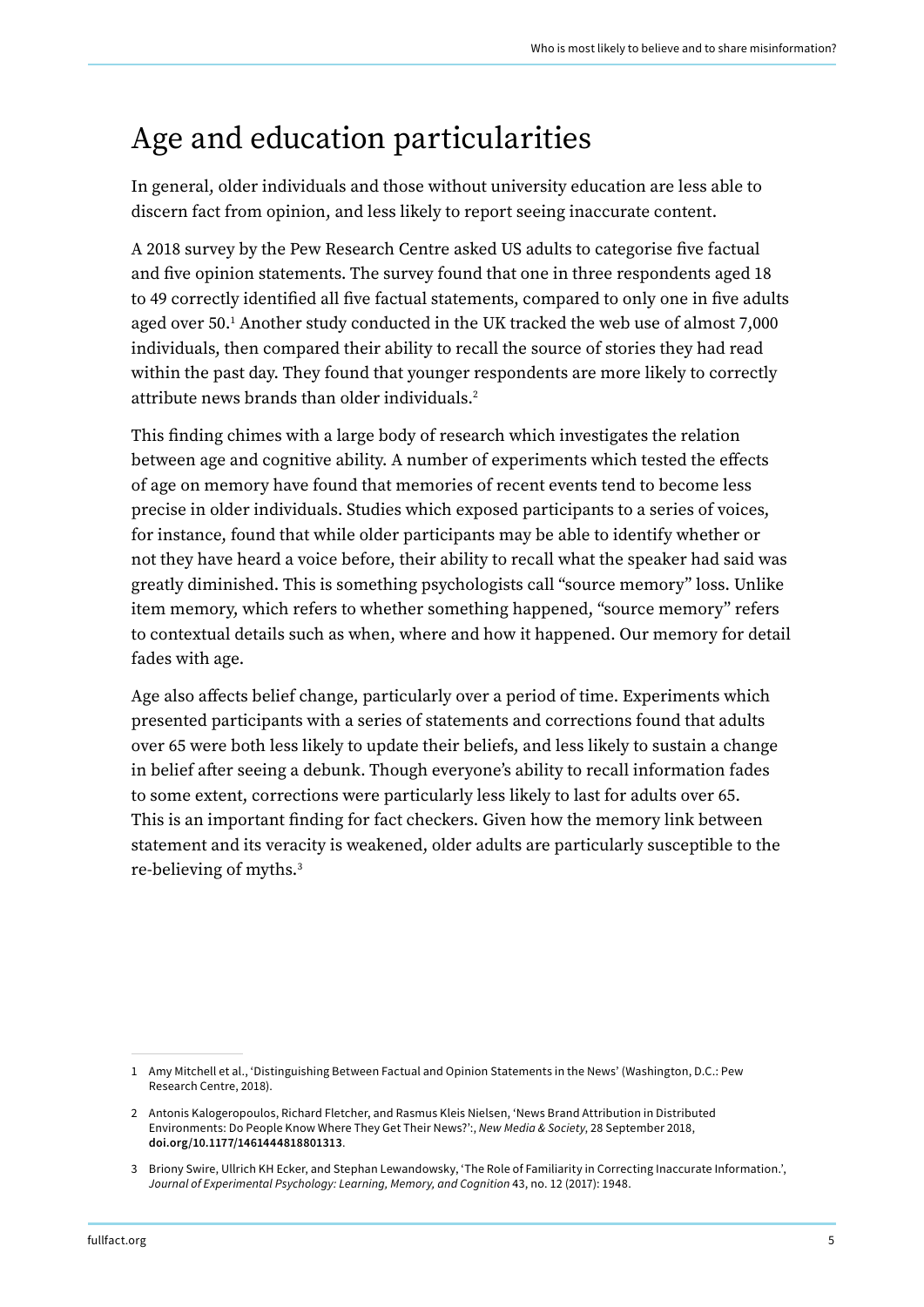Education is also a factor which affects audiences' abilities to discern fact from opinion. The Pew Research Centre study which investigated Americans' abilities to tell fact from opinion found that, while more than one in two college educated adults polled were able to correctly identify all opinion statements, the rate for respondents without college education was just one in five.4 Figures for factual statements were lower across the sample: 42% of college graduates were able to correctly identify all factual statements, compared to 15% of those without college education. Overall however, differences persisted: graduates were better able to accurately identify fact and opinion.

These US findings about age and education are echoed in other parts of the world. A telephone poll with a sample of residents in Buenos Aires found that respondents over 60 and those without university education were less likely to check the accuracy of content they received on WhatsApp, compared to younger and more educated counterparts.5 While we were not able to find perfectly comparable evidence for Africa, the evidence available for the region suggests that higher levels of education increase self-reported awareness of misinformation. A survey which investigated perceptions of fake news prevalence in Kenya, Nigeria and South Africa found that people with higher education also reported higher perceived exposure to misinformation.6

In sum, it appears that audiences' abilities to determine fact from fiction in practice vary with age and education, and the ability to recall detail is diminished in older adults. However, before we suggest that misinformation only affects a couple of narrow demographic segments, it is important to point out a few limitations.

Firstly, there is a distinction between education and (media) literacy – we explore this in another briefing. Authors of the Pew Research Centre study note that college education correlates with digital literacy and political awareness, which are also good predictors of respondents' abilities to correctly identify statements on their own. Rather than formal education per se then, what matters is an audience's ability to navigate the information landscape. This is particularly relevant for parts of the world where citizens may be literate in vernacular languages, but have a poor comprehension of the main language of the media. For instance, there are five officially recognised languages and more than 500 vernaculars in Nigeria.7 While only 60% of the population are functionally literate in English, English remains the main

<sup>4</sup> Mitchell et al., 'Distinguishing Between Factual and Opinion Statements in the News'.

<sup>5</sup> Agencia Solo Comunicacion, 'La Veracidad de Lo Que Circula Por WhatsApp' (Buenos Aires, Argentina, 2019).

<sup>6</sup> Herman Wasserman and Dani Madrid-Morales, '"Fake News", Disinformation and Media Trust in Africa: A Comparative Study of Kenya, Nigeria and South Africa', ICAfrica Biennial Conference (Accra, 2018).

<sup>7</sup> Natalie Tannous et al., 'Public Engagement with Politics, Information and News –Nigeria' (Johannesburg: Africa Check, 2019), [africacheck.org/how-to-fact-check /fact-checking-studies.](https://africacheck.org/how-to-fact-check/fact-checking-studies)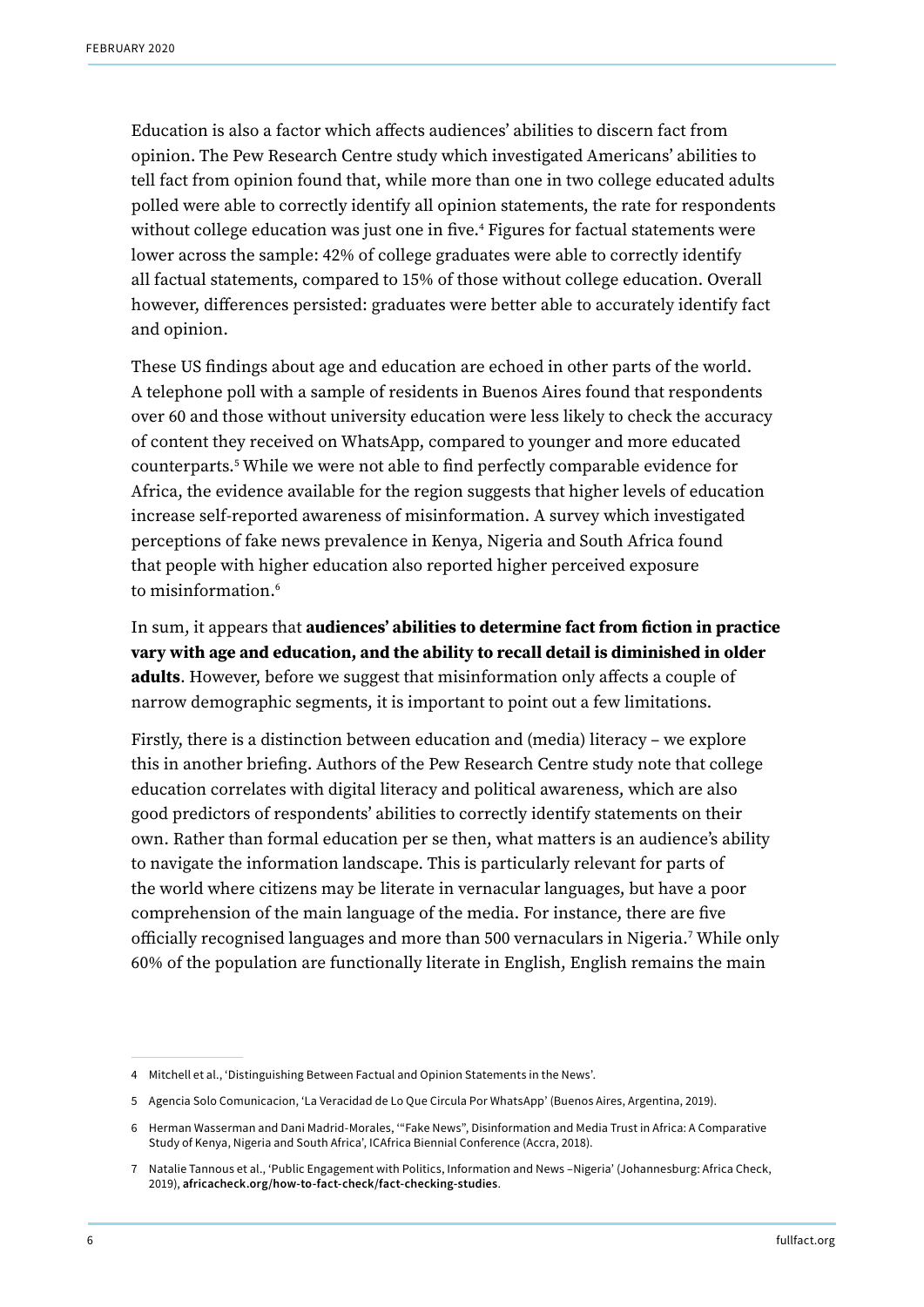<span id="page-6-0"></span>medium of print and broadcast journalism.8 It is important to go beyond looking at years of schooling, and take literacy seriously too.

Secondly, despite the fact that graduates and young readers are better able to identify news sources overall, and a vast body of lab-based literature examines the deterioration of source memory in elderly adults, $^{\circ}$  the context in which we see information matters too. We all do a much poorer job of attributing sources to content seen on social media, compared to content seen on other news media. The survey which examined UK readers' abilities to recall news publishers online found that, overall, participants were half as able to recall the source of content they had seen on social media, compared to content seen on news websites directly.

Finally, while demographic investigations tell us something about who is more likely to struggle to discern fact from opinion, or recall specific details, they do not explain why some people actively continue to believe the fiction long after presented with the best available evidence.

It is important to acknowledge that misinformation is not something which only affects older people and those without university degrees. To some extent, rumours, gossip and misinformation are something we can all fall for. This is what we turn to next.

### Three cognitive biases that shape all of our beliefs

### Repetition and the illusory truth effect

We are all prone to believing the things we hear repeated. Ever since a 1945 study found that individuals who had previously heard a war rumour were more likely to believe it,10 psychologists have identified a positive association between repeated exposure to a statement, and its acceptance as truth.<sup>11</sup> This occurs when the audience lacks the information needed to refute a claim – but remarkably, repetition leads to belief even when we do know better.<sup>12</sup>

<sup>8</sup> Simon Kolawole and Emeka Umejei, 'Nigeria', Media Landscapes, 2018, medialandscapes.org/country/nigeria.

<sup>9</sup> Daniel L. Schacter et al., 'Source Memory: Extending the Boundaries of Age-Related Deficits.', *Psychology and Aging* 9, no. 1 (1994): 81.

<sup>10</sup> Floyd H. Allport and Milton Lepkin, 'Wartime Rumors of Waste and Special Privilege: Why Some People Believe Them.', *The Journal of Abnormal and Social Psychology* 40, no. 1 (1945): 3.

<sup>11</sup> Nathan Walter and Riva Tukachinsky, 'A Meta-Analytic Examination of the Continued Influence of Misinformation in the Face of Correction: How Powerful Is It, Why Does It Happen, and How to Stop It?', *Communication Research*, 22 June 2019, 0093650219854600, [doi.org/10.1177/0093650219854600;](https://doi.org/10.1177/0093650219854600) Walter and Tukachinsky.

<sup>12</sup> Lisa K. Fazio et al., 'Knowledge Does Not Protect against Illusory Truth.', *Journal of Experimental Psychology: General* 144, no. 5 (2015): 993.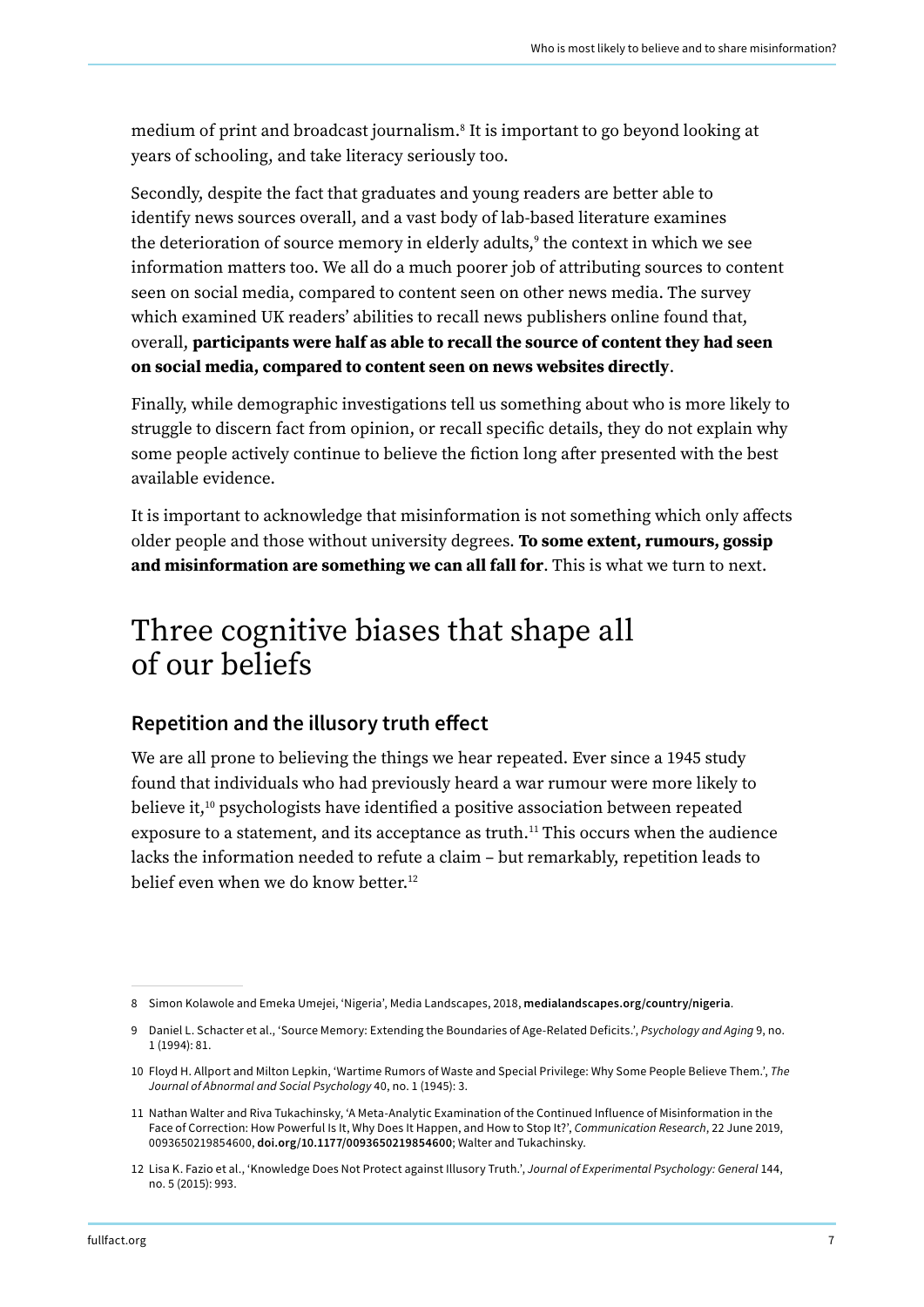<span id="page-7-0"></span>A recent study of over 1,000 US adults, measuring perceptions of news accuracy, revealed that headlines seen at both the beginning and the end of the experiment were significantly more likely to be perceived as accurate than those viewed just once. This was the case with genuine headlines which held a basis in reality, but also with entirely fabricated news stories which merely reproduced the format of a Facebook news article. Notably, this effect also applied to news items accompanied by the warning "Disputed by 3rd Party Fact-Checkers", and was not affected by participants' political orientation, cognitive ability or ability to recall seeing the information before.<sup>13</sup>

Psychologists call the association between repetition and belief the "illusory truth effect". Repeated enough times, even something entirely fabricated can seem believable.14 Irrespective of our levels of education and analytical ability, we are prone to believing statements we have heard before.<sup>15</sup>

Encouragingly for fact checkers, the illusory truth effect can be countered, to some extent, by repeating the correct information. Experimental work found that stronger retractions, presented several times, could substantially reduce the influence of repeated misinformation.16 However, it is important to note that there is an asymmetry in the effects of repeating a claim and repeating its correction.17 Repeated corrections were found to reduce, but not completely eliminate, belief in inaccurate claims. Furthermore, in the real world, initial inaccurate reports of an event often attract more interest than their retractions.

#### Fluency and the credibility of information that "looks" right

We are also prone to believing a story that "looks" right. Whenever we process a new piece of information, whether we believe it or not is a matter of active deliberation, but also a matter of an unconscious, barely perceptible preference our brains have for things which are easy to process. Psychologists refer to this as "processing fluency". It is a bias we should all be aware of.

A series of experiments have found that "fluent information" tends to be regarded as more likeable, more trustworthy and more truthful than information which is hard to

- 16 Ullrich KH Ecker et al., 'Correcting False Information in Memory: Manipulating the Strength of Misinformation Encoding and Its Retraction', Psychonomic Bulletin & Review 18, no. 3 (2011): 570–578.
- 17 Stephan Lewandowsky et al., 'Misinformation and Its Correction: Continued Influence and Successful Debiasing', Psychological Science in the Public Interest 13, no. 3 (2012): 106–131.

<sup>13</sup> Gordon Pennycook, Tyrone D. Cannon, and David G. Rand, 'Prior Exposure Increases Perceived Accuracy of Fake News.', Journal of Experimental Psychology: General, 2018.

<sup>14</sup> Ian Maynard Begg, Ann Anas, and Suzanne Farinacci, 'Dissociation of Processes in Belief: Source Recollection, Statement Familiarity, and the Illusion of Truth.', Journal of Experimental Psychology: General 121, no. 4 (1992): 446.

<sup>15</sup> Matthew Warren, 'Higher Intelligence And An Analytical Thinking Style Offer No Protection Against " The Illusory Truth Effect" – Our Tendency To Believe Repeated Claims Are True', Research Digest (blog), 26 June 2019, https://digest.bps. org.uk/2019/06/26/higher-intelligence-and-an-analytical-thinking-style-offer-no-protection-against-the-illusory-trutheffect-our-tendency-to-believe-repeated-claims-are-more-likely-to-be-true/.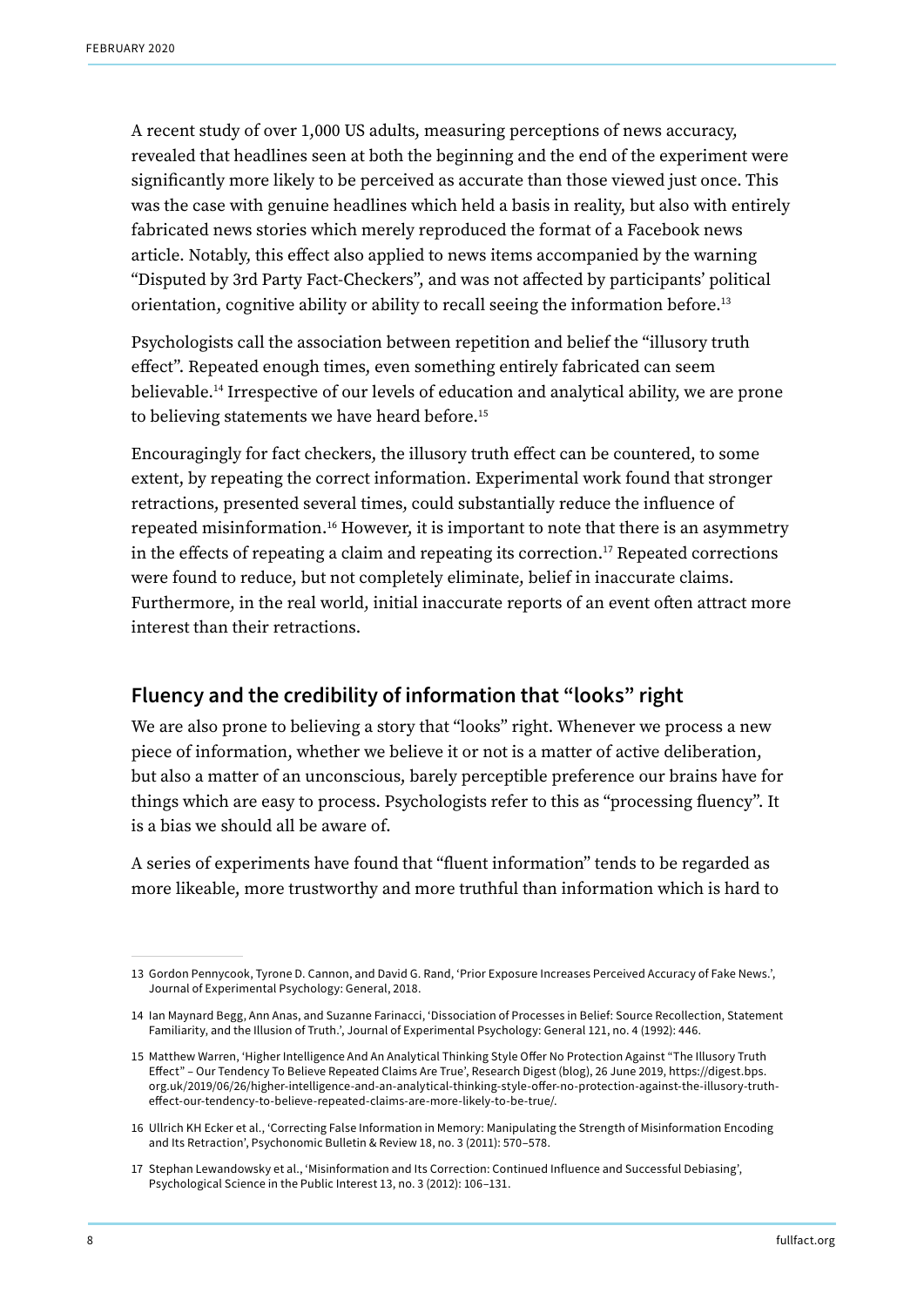<span id="page-8-0"></span>process. A systematic analysis of "fluency research" found that elements such as font size, contrast, grammar and word complexity, which influence the ease with which a statement can be read, all shape the extent to which it appears true.<sup>18</sup>

Pictures in particular, being very easy to process, can create an illusion of evidence that encourages belief. A number of experiments have found that participants who are shown a general statement such as "macadamia nuts are in the same family as peaches" were more likely to believe it when it was accompanied by an image of nuts, than when the statements came in text format only. There is a "truthiness" to visual information,19 which we unpack in more detail in our briefing *[How to commnicate fact](https://fullfact.org/media/uploads/how-communicate-fact-checks-online.pdf)  [checks online](https://fullfact.org/media/uploads/how-communicate-fact-checks-online.pdf)*  $\mathbb{R}$ .

It is important to remember that belief always rests on a selection of some facts from the wealth of information available all around us. Research into repetition and processing fluency draws attention to the selections our brains make, without us realising it. We do not choose to believe what is repeated, and what appears easy to process – it just happens.

#### Motivated reasoning

Comprehension of evidence is not necessarily the main factor governing belief in misinformation: sometimes we simply believe things that suit our existing world views. Psychologists call this motivated reasoning. The attitudes we hold already influence our way of accepting new evidence, even when we should and do know otherwise.

There is a growing body of literature investigating the link between pre-existing worldviews and belief in new information. Climate change scepticism is a good example. A study of a large sample representative of the US population found that the rejection of evidence about climate change was largely informed by participants' personal politics, and not by comprehension of scientific education. For participants who strongly identified as hierarchical and individualistic, the authors found that high scientific literacy did not help to stimulate the acceptance of factual evidence – and in fact lowered it.20 Contrary to the expectation that belief in climate change was shaped by education, the strongest correlations were with participants' political affiliation – with small effects for age, levels of training, income and sex.<sup>21</sup>

<sup>18</sup> Adam L. Alter and Daniel M. Oppenheimer, 'Uniting the Tribes of Fluency to Form a Metacognitive Nation', *Personality and Social Psychology Review* 13, no. 3 (2009): 219–235.

<sup>19</sup> Eryn J. Newman et al., 'Truthiness and Falsiness of Trivia Claims Depend on Judgmental Contexts.', *Journal of Experimental Psychology: Learning, Memory, and Cognition* 41, no. 5 (2015): 1337.

<sup>20</sup> Dan M. Kahan et al., 'The Polarizing Impact of Science Literacy and Numeracy on Perceived Climate Change Risks', *Nature Climate Change* 2, no. 10 (2012): 732.

<sup>21</sup> Matthew J. Hornsey et al., 'Meta-Analyses of the Determinants and Outcomes of Belief in Climate Change', *Nature Climate Change* 6, no. 6 (2016): 622.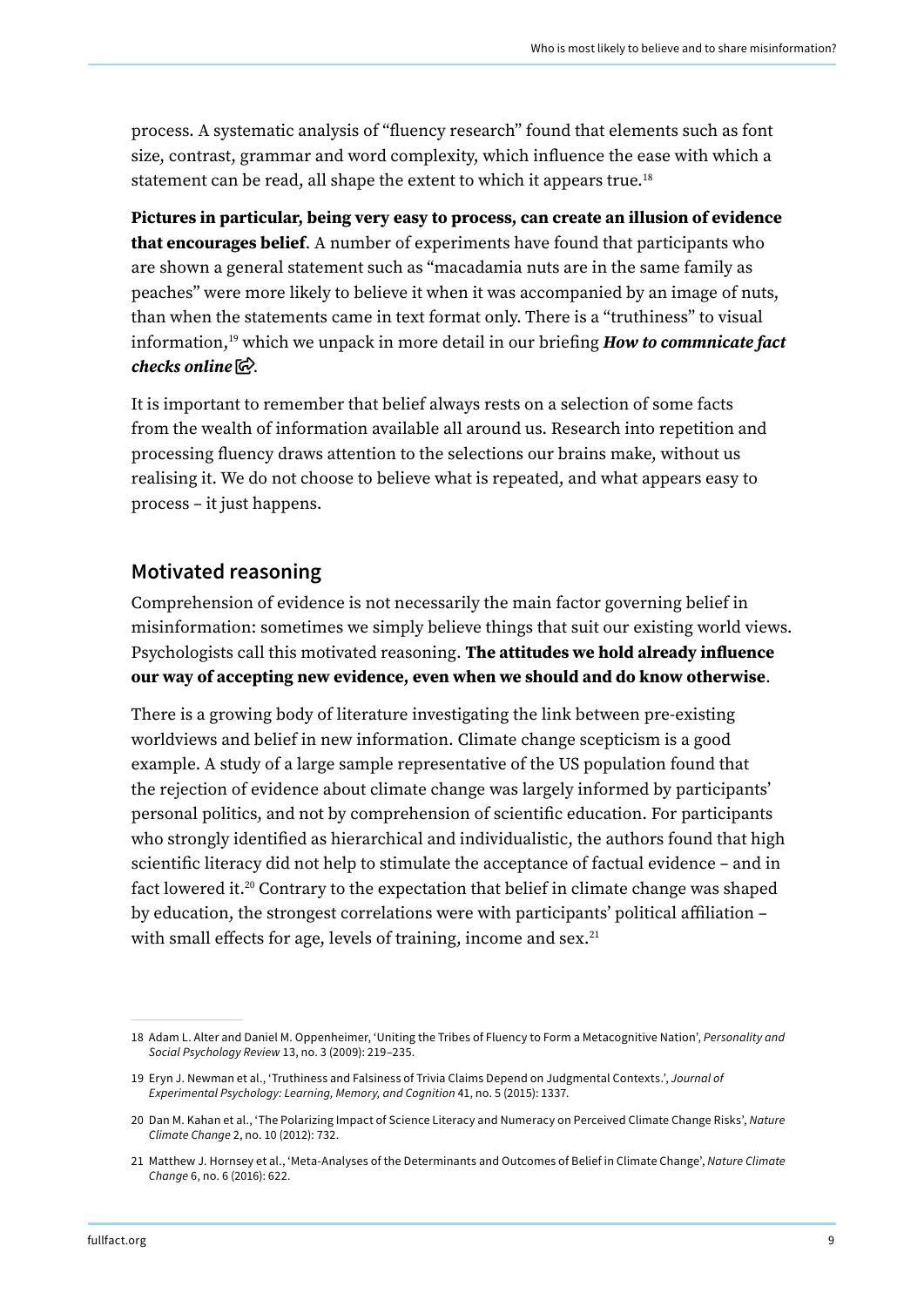Similar effects are seen elsewhere. A study presented 130 US participants with a set of widely disputed political claims – for example, the claim that Weapons of Mass Destruction were found in Iraq (WMDs) – then introduced them to a series of corrections.22 The study found that respondents who self-identified as very conservative, and who were thus presumed to be more inclined to support the US war in Iraq, were also more likely to believe the factually inaccurate claim about WMDs, and less likely to accept retractions. The reverse was the case for participants who described themselves as very liberal. They were more likely to reject the original claim and accept its correction.

How can we make sense of this?

Motivated reasoning is a cognitive bias. It can occur alongside high levels of education, and despite our ability to process information. If having a university degree shapes our abilities to tell fact from opinion in the case of novel claims, when it comes to polarising debates such as climate change, highly educated participants who hold strong individualistic views are actually less likely to accept the evidence. Similarly, motivated reasoning applies regardless of personal politics. For studies based in the US, right leaning and left leaning participants have been found to be equally prone to cherry picking information that supports existing worldviews.<sup>23</sup>

Having noted this, it is important to understand that we are not defenceless against worldview bias. Climate change, WMDs and other topics tested in the literature are particularly contentious and polarising examples of claims that have been drawn into identity debates. Not every type of misinformation is as embroiled in people's sense of who they are, and not every politically partisan claim matters as much to the general public. For instance, an experiment which tested belief in partisan but relatively trivial statements attributed to US President Trump, found that participants actually overcorrected their views after being presented with the evidence and being asked to recall it. Aware that their personal attitudes had influenced their beliefs, supporters of the president were more likely to disbelieve statements attributed to him *even when* they were factually correct, while those critical of the president were more likely to believe them even when they were false.<sup>24</sup>

More encouragingly, a recent strand of literature suggests that **motivated reasoning** can be moderated, if we can get ourselves to rein in our gut judgement and make an effort to think more analytically.

<sup>22</sup> Brendan Nyhan and Jason Reifler, 'When Corrections Fail: The Persistence of Political Misperceptions', *Political Behavior* 32, no. 2 (2010): 303–330.

<sup>23</sup> Kahan et al., 'The Polarizing Impact of Science Literacy and Numeracy on Perceived Climate Change Risks'.

<sup>24</sup> Briony Swire et al., 'Processing Political Misinformation: Comprehending the Trump Phenomenon', *Royal Society Open Science* 4, no. 3 (2017): 160802.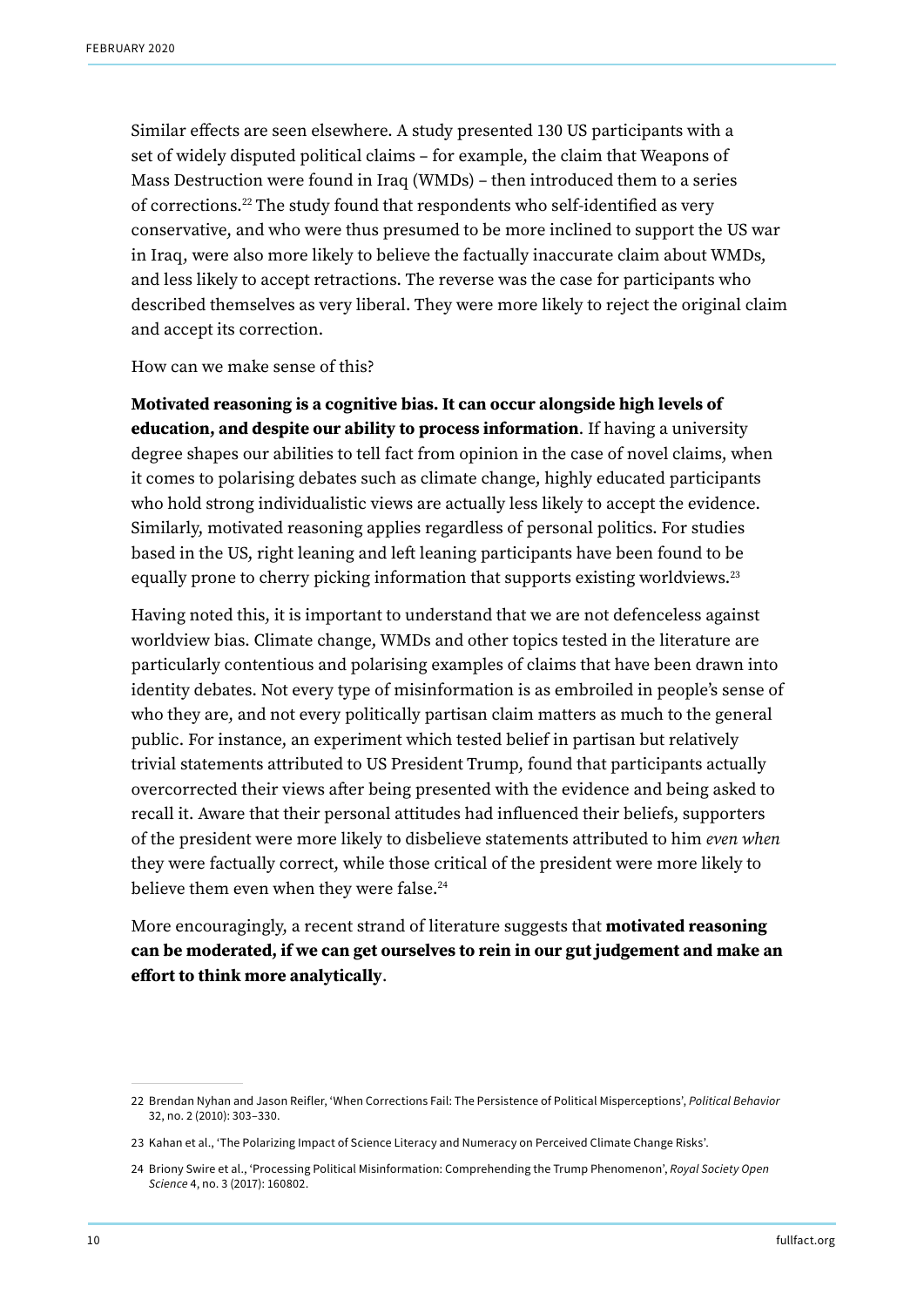As far back as the 1970s, psychologists have represented the ways we think as two "systems": a fast, intuitive system 1, where we take the information we are given at face value; and a slow, effortful system 2, where we actively analyse what we learn.<sup>25</sup> We all use system 1 on occasion, when we rely on what we already know simply because we cannot spare the effort of engaging with new information. The problem of partisanship, according to a recent body of literature, arises when we fall into the habit of basing most our beliefs on hunches, preferences and other pre-existing attitudes, rather than examining new information in detail.

An experiment asked a sample of Americans to rate the accuracy of a number of Democrat and Republican supporting stories. It found that participants who scored low on a standard analytical thinking metric were also more likely to be biased by personal politics.26 If we want to moderate the biases of confirming what we know, the authors note, we would do well to invest in training our minds, and getting used to thinking harder, for longer. This does not necessarily mean becoming mathematical geniuses – though one version of the tests used to assess analytical thinking involves simple numeracy problems. Rather, thinking analytically means taking the time to consider new evidence.

Thinking back to the work of fact checkers then, there is at least one conclusion we can draw. We all share a tendency to confirm what we already know and doubt the evidence that challenges our views. When we come across a new and challenging piece of information, we may choose to disregard it simply out of convenience. This is the System 1/System 2 argument. Other times, we actually put a lot of mental effort into rejecting new information in order to defend who we are and what we stand for. This is the argument which views motivated reasoning as an active choice.

The question of what exactly lies behind motivated reasoning remains an object of academic debate. For now, here are three practical considerations.

First, fact checkers may want to **pay attention to timeliness**, to prevent the risk that small claims become big ones, through mobilisation in political discourse and identity debates.

Second, we may think about investing in critical reading and literacy skills. We examine how this might work in our briefing on *[Media and information literacy](https://fullfact.org/media/uploads/media-information-literacy-lessons.pdf)*  $\mathbb{R}$ .

Finally, it is important to accept that some myths may be simply too ingrained in people's sense of identity to lend themselves to quick debunks. In this case, talking about belief formation with sensitivity may do more than simply telling the audience what is right. In addition to correcting misinformation then, fact checkers can play a part in raising awareness of the public's role in producing and reproducing it.

<sup>25</sup> Daniel Kahneman, *Thinking, Fast and Slow* (Macmillan, 2011).

<sup>26</sup> Gordon Pennycook and David G. Rand, 'Lazy, Not Biased: Susceptibility to Partisan Fake News Is Better Explained by Lack of Reasoning than by Motivated Reasoning', *Cognition* 188 (2019): 39–50.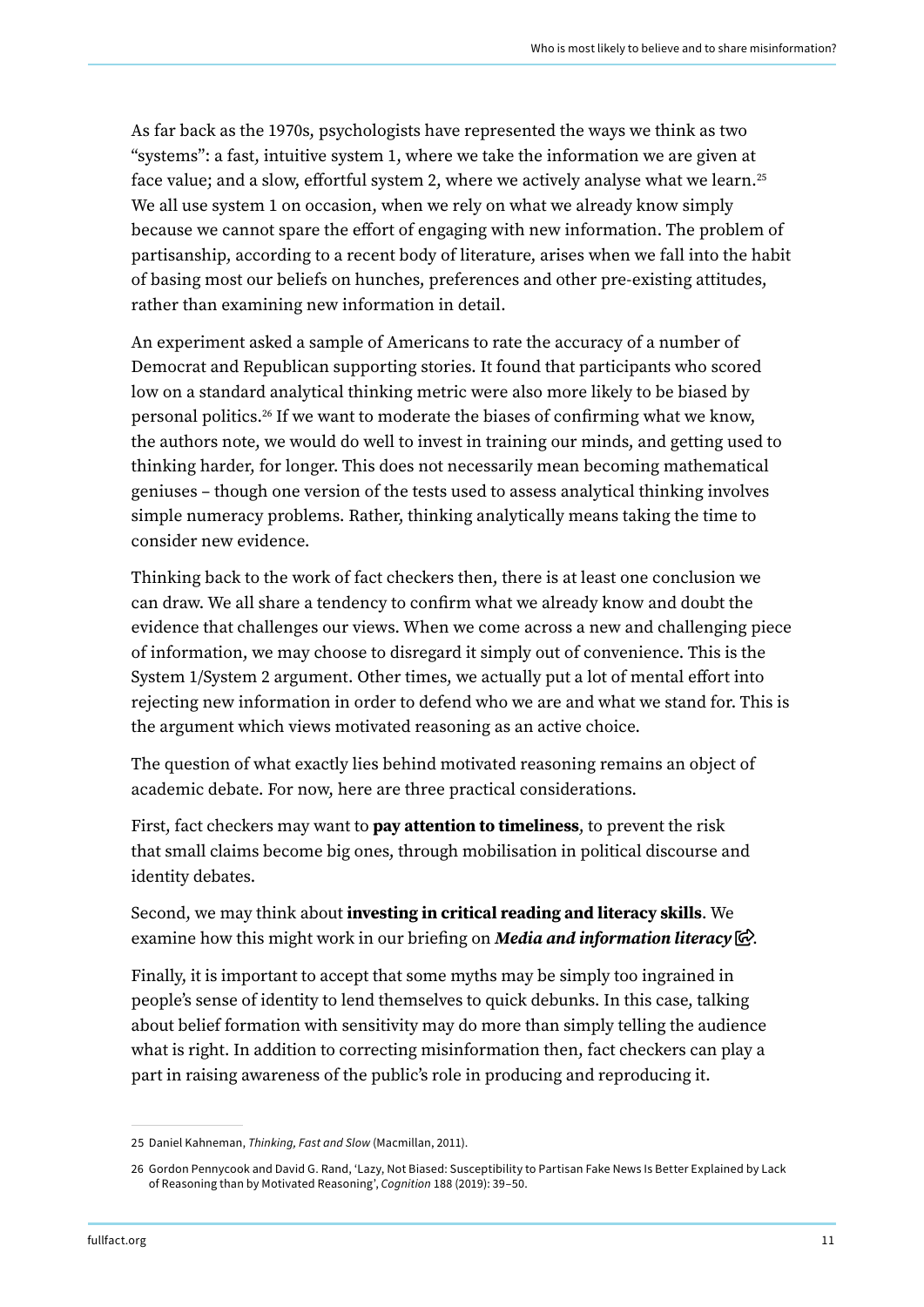### <span id="page-11-0"></span>Sharing misinformation

A survey by Loughborough University of over 2,000 respondents representative of the UK population found that more than half of them had spotted news which they thought was inaccurate, exaggerated or false.<sup>27</sup> In Argentina, a third of respondents surveyed in Buenos Aires residents believed that the majority of news content shared on social media was false,<sup>28</sup> while in Nigeria and South Africa approximately half of users thought they had spotted inaccuracies often.29

What can we make of this? The claims examined in the UK study referred to news about politics, while those in Argentina and Africa referred to information in general. The studies are not perfectly comparable. One thing they indicate, however, is that bad information is something audiences are aware of. As we will see in the next section, it is also something people knowingly share and condone.

#### Who shares most

In the UK, as many as 43% of users surveyed reported sharing problematic content – this included 25% who shared at least one news story which they thought was entirely made up or exaggerated, and 29% who shared a story which they later found was made up.30 The study of African social media users found that a fifth of respondents in Nigeria and just over a quarter in South Africa said they had shared content which they thought was made up. Many more shared content which was proven to be false later.<sup>31</sup>

The survey by academics at Loughborough University found that most of the people who intentionally shared inaccurate stories were young. A total of 30% of respondents under 44 shared news which they knew to be false, compared to 25% of respondents over 65. This contrasts with a study of 3,500 Facebook users representative of the US population, which found that sharing articles from fake news domains during the 2016 election was more prominent among users who were 65 or over – though overall, only 8.5% of respondents had done this.32 It also contrasts with qualitative research in

- 30 Chadwick and Vaccari, 'News Sharing on UK Social Media', 15.
- 31 Wasserman and Madrid-Morales, '"Fake News", Disinformation and Media Trust in Africa: A Comparative Study of Kenya, Nigeria and South Africa', 13–14.

<sup>27</sup> Andrew Chadwick and Cristian Vaccari, 'News Sharing on UK Social Media: Misinformation, Disinformation, and Correction', 2019.

<sup>28</sup> Agencia Solo Comunicacion, 'La Veracidad de Lo Que Circula Por WhatsApp'.

<sup>29</sup> Wasserman and Madrid-Morales, '"Fake News", Disinformation and Media Trust in Africa: A Comparative Study of Kenya, Nigeria and South Africa'.

<sup>32</sup> Andrew Guess, Jonathan Nagler, and Joshua Tucker, 'Less than You Think: Prevalence and Predictors of Fake News Dissemination on Facebook', *Science Advances* 5, no. 1 (2019): eaau4586.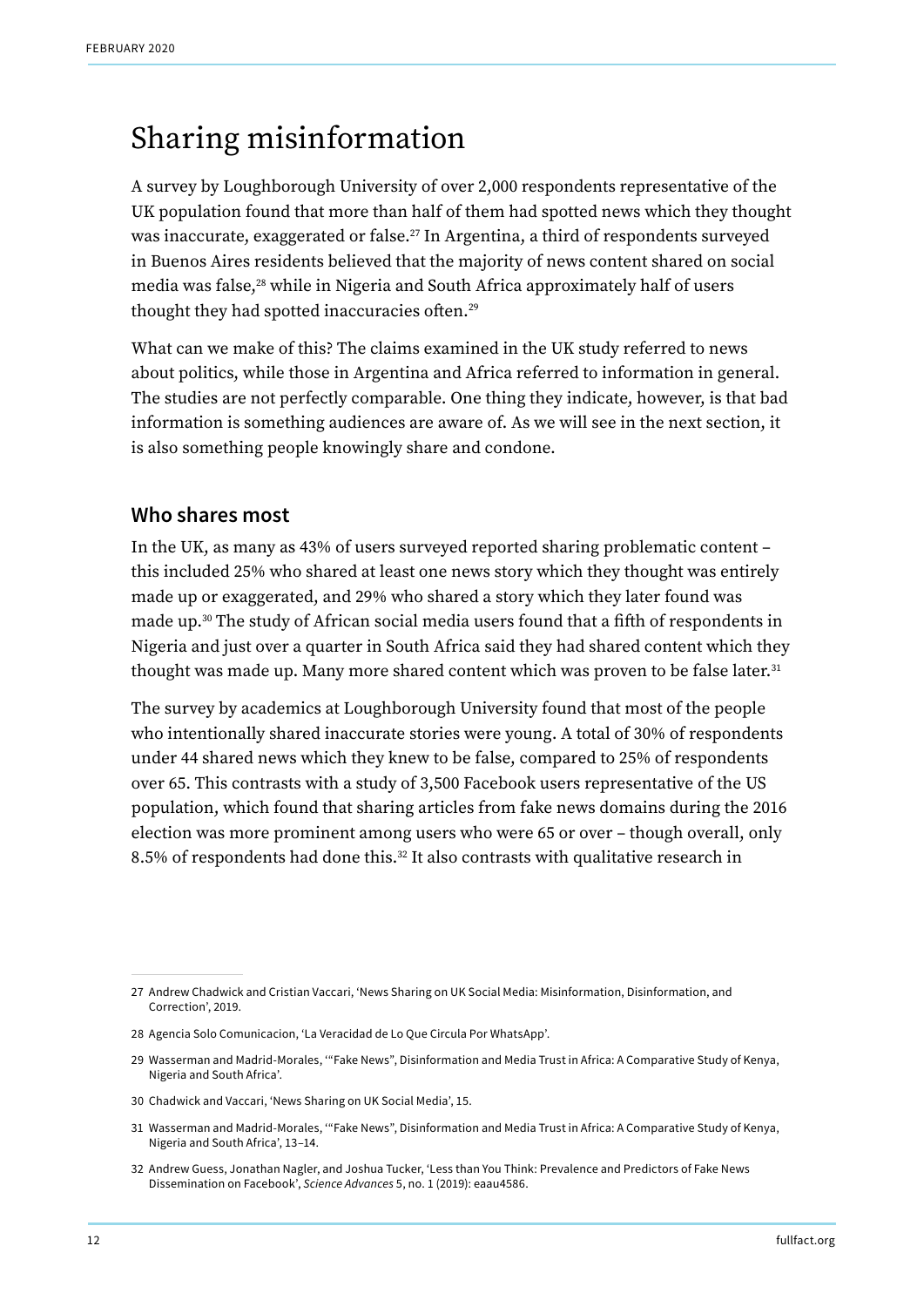<span id="page-12-0"></span>Nigeria, where older individuals were blamed (though not categorically proven) for rumour spreading on WhatsApp.33

Contradictory findings also emerged when looking at education. While lower levels of education are associated with difficulty discerning opinion from fact, the UK survey indicates that in the case of intentional sharing, it was respondents with graduate and postgraduate qualifications who were more likely to report sharing false political content.34 We do not have this data for other countries.

Similarly to the evidence on who believes in misinformation then, there is good reason to believe that sharing is not just a question of demographics. It is also a matter of psychological biases, social dynamics and identity.

#### Why we share

A common assumption in the study of information sharing has been that rumours spread according to the 3Cs rule: Conflict, Crisis and Catastrophe.<sup>35</sup> However, recent research into virality draws attention to emotion in general.

A study which used a webcrawler to trace the life cycle of New York Times stories found that contrary to an expected association with negativity, virality was in fact driven by emotional response.36 Using a sample of 7,000 articles, the authors found that stories which evoked high intensity emotions were significantly more likely to be shared than stories of a purely informative nature. Emotional response also topped other factors such as utility of the content, time of release and website prominence.

Another study examined the trajectories of 126,000 stories, tweeted by approximately 3 million people and more than 4.5 million times. It found that falsehood diffused significantly faster and more broadly than the truth. Political information suffered this effect more than stories about terrorism, natural disasters or other topics.<sup>37</sup> In addition, novel content and high emotion stories – those which make us angry, amused, anxious or disgusted – are significantly more likely to be shared.

As a cautionary note, these samples are not representative of the whole US population, let alone beyond the US. New York Times readers are a distinct readership, and the other pieces of research we consulted were all based on student populations. In Argentina, a poll found that even when online media aim to set an agenda around

<sup>33</sup> Yomi Kazeem, 'WhatsApp Is the Medium of Choice for Older Nigerians Spreading Fake News', Quartz Africa, 2019, [qz.com/africa/1688521/whatsapp-increases-the-spread-of-fake-news-among-older-nigerians.](https://qz.com/africa/1688521/whatsapp-increases-the-spread-of-fake-news-among-older-nigerians)

<sup>34</sup> Chadwick and Vaccari, 'News Sharing on UK Social Media', 16.

<sup>35</sup> Jonah Berger, 'Arousal Increases Social Transmission of Information', *Psychological Science* 22, no. 7 (2011): 181.

<sup>36</sup> Jonah Berger and Katherine L. Milkman, 'What Makes Online Content Viral?', *Journal of Marketing Research* 49, no. 2 (2012): 192–205.

<sup>37</sup> Soroush Vosoughi, Deb Roy, and Sinan Aral, 'The Spread of True and False News Online', *Science* 359, no. 6380 (9 March 2018): 1146–51, [doi.org/10.1126/science.aap9559.](https://doi.org/10.1126/science.aap9559)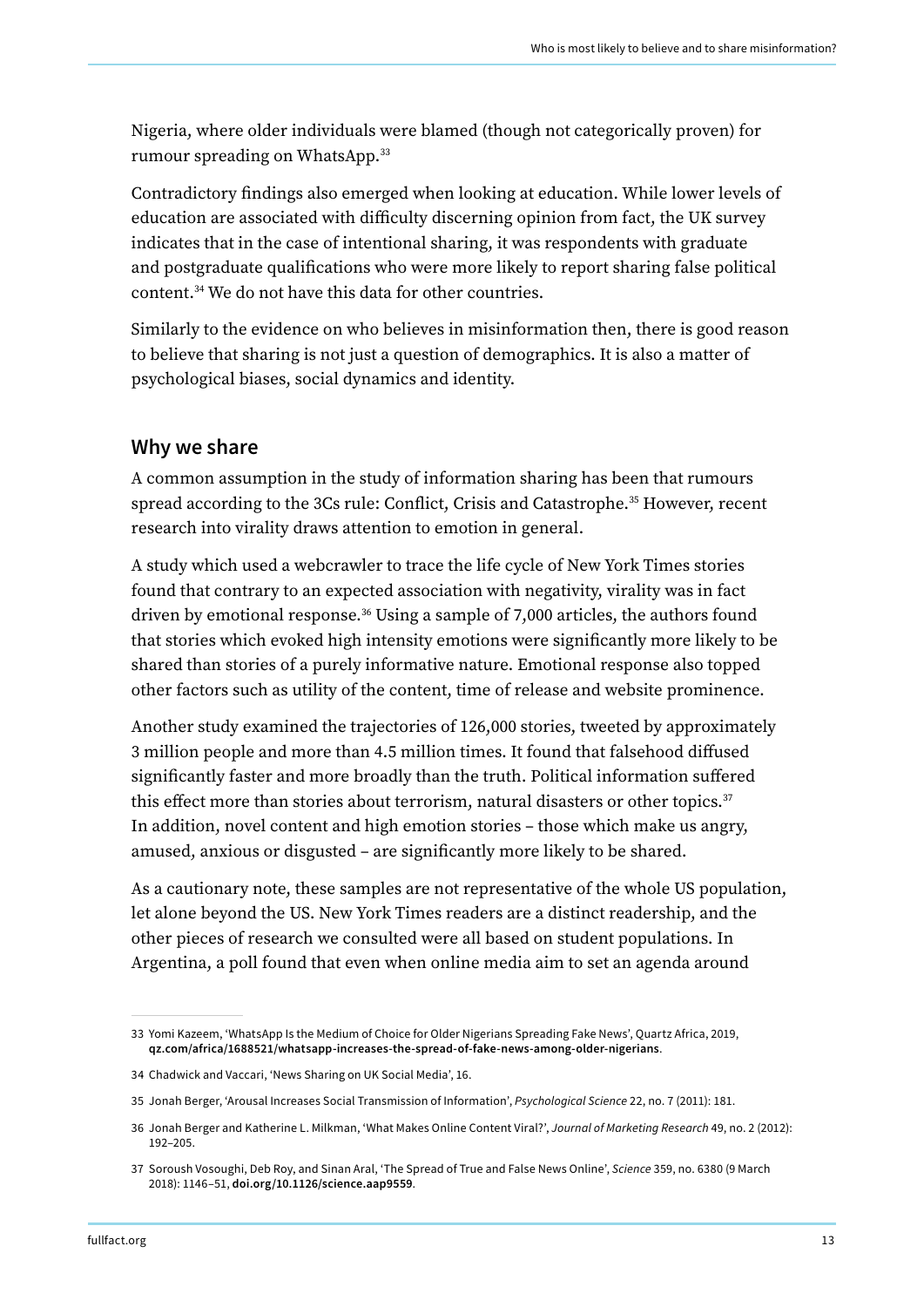<span id="page-13-0"></span>so-called "soft", or mostly entertainment content, the news stories that generate more engagement are public affairs, politics and economy.<sup>38</sup>

Nonetheless, given the size of the sample and its inclusion of readers at both ends of the political spectrum, we can infer one simple fact: we share the things we feel strongly about. Research in psychology draws our attention to the role of emotion. But feeling strongly about a topic is not just an individual reaction to a strong emotion. It is also a social process of affirming what we stand for, who we like and what we wish to be perceived as. In the UK, where 43% of survey respondents reported sharing problematic content, the reason most frequently cited for sharing news was "to express my feelings", followed closely by "to inform", "to find out other people's opinions", "to influence others", "provoke discussion" and even "to entertain".39 Understanding the social life of misinformation is key to grasping why people share content even when they know it to be wrong. Above all, it is key to raising awareness of each one of our roles in producing and condoning the spread of misinformation.

#### Why we condone misinformation

Despite the fact that more than half (58%) of respondents surveyed in the UK reported coming across content which they thought was inaccurate or misleading, only a fifth (21%) reported correcting those who had shared it. This is a worrying finding. One in two people see bad information on social media, yet only half of those do something about it. A similar discrepancy occurs between the proportion of people who shared poor content, and those who recalled being challenged about it. Almost a half (43%) shared, yet fewer (39%) recalled some kind of critical reaction.

The asymmetry between the size of the public who actively participate in disseminating misinformation, and those who are willing to challenge it presents fact checkers with an important finding. Though ordinary readers may not see themselves as major actors on the global misinformation stage, many endorse it implicitly through everyday silences.

It is not yet known what motivates this inaction. Perhaps we lack the knowledge, the time, the courage or the energy to rebut every false story that makes it to our social media feed. Perhaps we lack the faith that those who sent it in the first place can ever change their minds.

One thing fact checkers can do is think of the public as a resource – one which can be drawn into the process of detecting and challenging misinformation.

<sup>38</sup> Eugenia Mitchelstein et al., 'La Politica Da Que Hablar: Engagement En Redes Sociales de Sitios de Noticias/The Policy Gives to Speak: Engagement in Social Networks of News Sites', *CIC-Cuadernos de Informacion y Comunicacion*, no. 23 (2018): 157–174.

<sup>39</sup> Chadwick and Vaccari, 'News Sharing on UK Social Media', 11.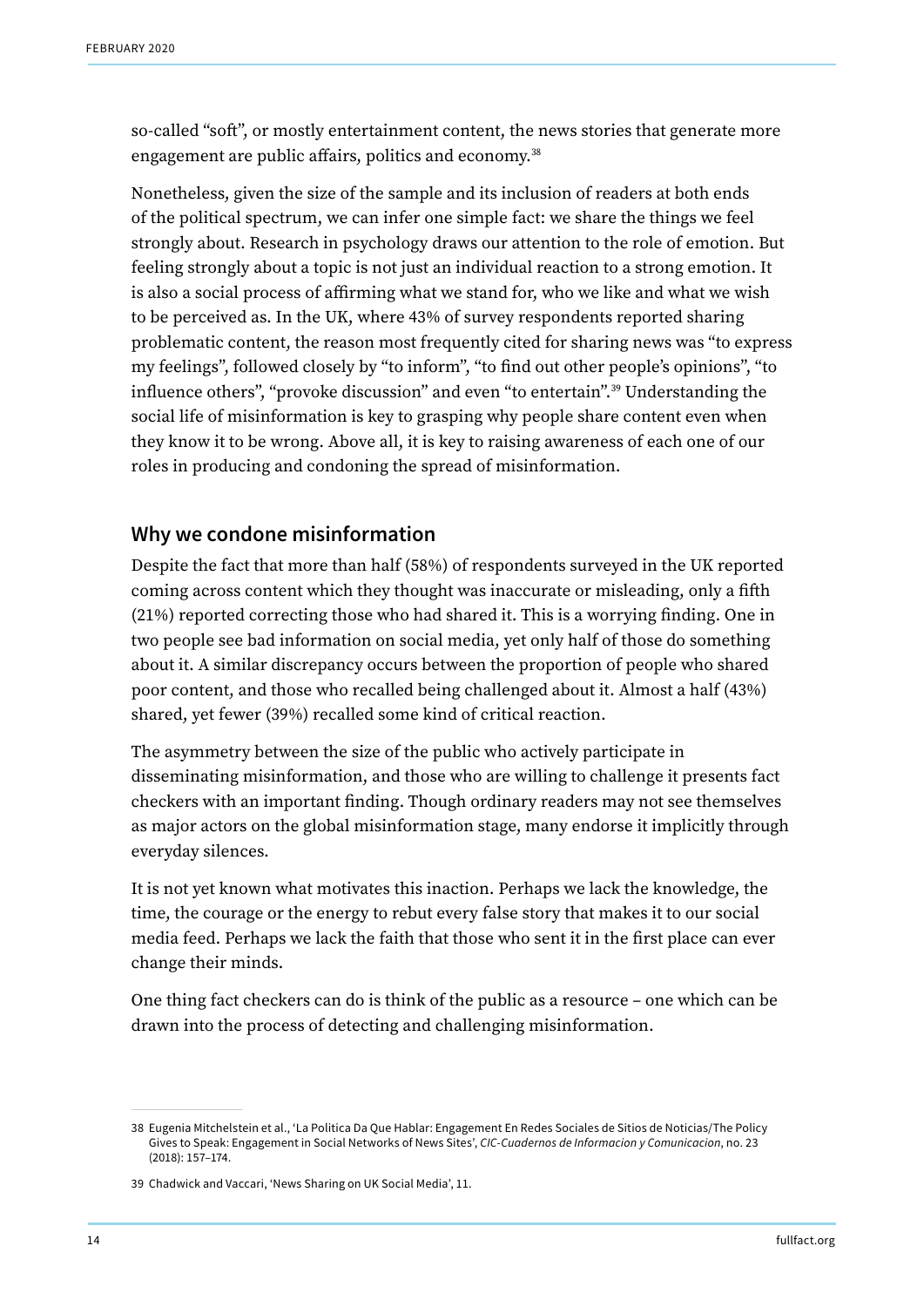### <span id="page-14-0"></span>Recommendations

- Make corrections visible to the groups who are most likely to be misinformed. The demographic evidence reviewed in this briefing has shown that older users and users with lower levels of education are generally more likely to struggle when identifying facts from opinion. This does not apply to all claim types, and it does not perfectly map onto sharing behaviours. Older individuals were found to share incorrect news in the USA, but younger users shared incorrect political news in the UK. Nevertheless, bringing fact checks to the attention of more likely believers can be a first step towards engaging with the demographics of misinformation.
- Catch false claims early and fight back against repeated myths. Given the welldocumented finding that repeated exposure to a claim increases its belief, it is important to intercept falsehoods early. Equally, given what we know about the role of world views, fact checkers' efforts to gather evidence would be well served by additional efforts to expose tactics of weaponising misinformation, by actors who repeat it and draw it into an us/them identity debate. Some myths are brought back into the public sphere time and again. Fact checkers can challenge this by asking people to correct the record, and by unmasking strategy of repeating misinformation.
- Draw audiences into the discussion. The literature examined in the second part of this briefing makes it clear that misinformation is not just something we are exposed to. It is also something we actively participate in. Sometimes we do it to entertain, or to elicit debate. In other instances, we just share the content that excites us, without even thinking that we are spreading falsehoods. Fact checkers can help prevent the spread of misinformation by raising awareness about the role we each play in allowing misinformation to stay in the public domain. Public awareness raising campaigns could ask audiences to reflect on when they last shared inaccurate news, examine their emotions, and think critically about their attitudes to novel unverified content. On the simplest level, this means thinking of the public as stakeholders with a role to play in the quality of debate.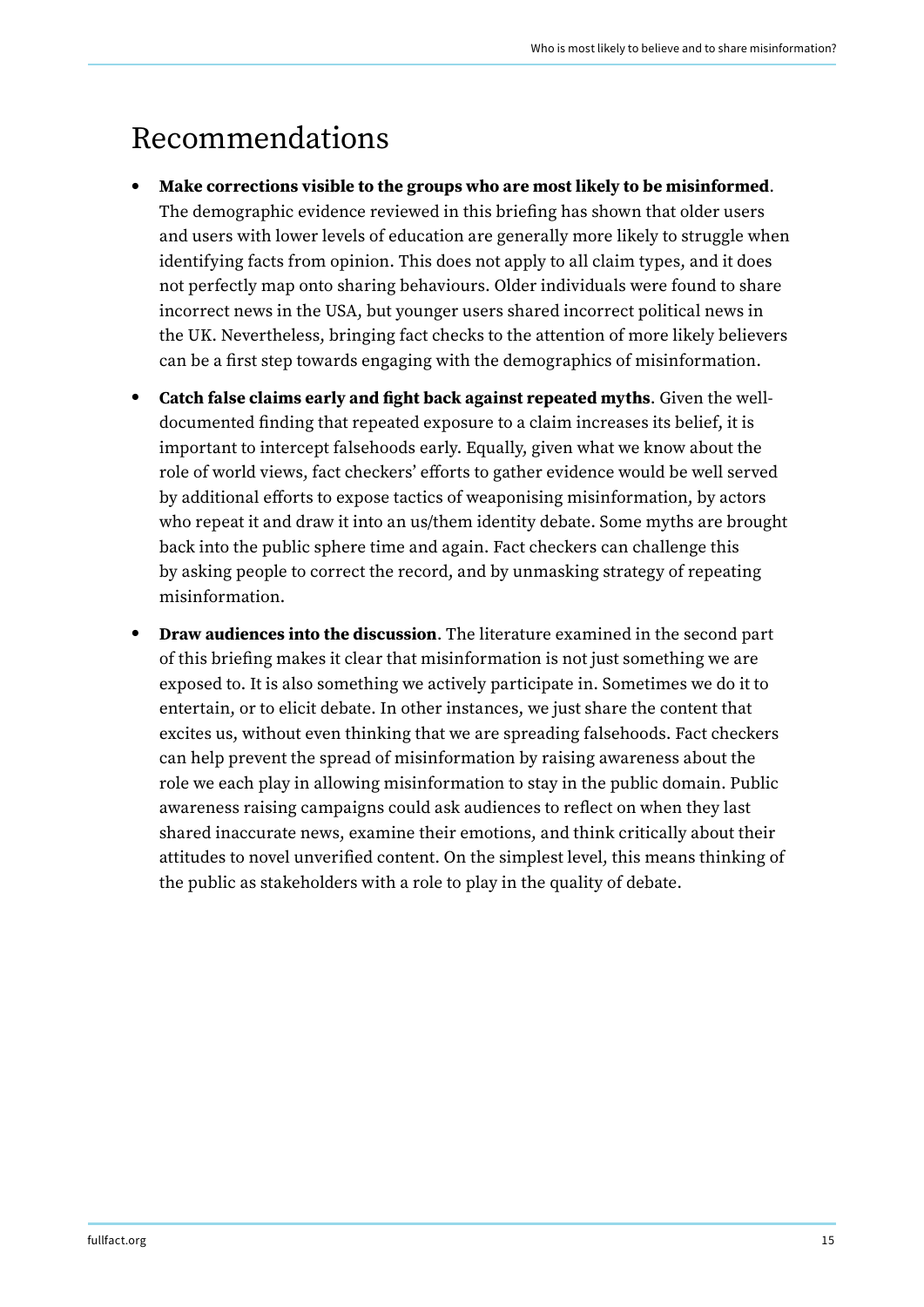### <span id="page-15-0"></span>How we selected the studies

The evidence which informs this briefing comes from academic and non-partisan research organisations. Sources are selected based on prominence in the field and robustness of methodology, but are also shaped by the authors' expertise and interest.

There are multiple ways of categorising misinformation according to the intention of the claimant, the level of inaccuracy, the type of inaccuracy, the harm it may generate or the extent to which claims are entrenched in the public imagination.<sup>40</sup>

In the interests of brevity, the briefing covers belief correction and sharing of inaccurate news, and uses climate change to give a flavour of the research on entrenched beliefs. Similarly, it refers to misinformation shared online.

With a view to providing practical recommendations, we focus on experimental studies where respondents are randomly assigned to treatment and control groups. Randomised control trials (RCTs) are widely regarded as the most objective assessment of interventions, making them well suited to informing practitioners. We also review surveys which facilitate cross country comparisons, and observational studies which draw on field data.

### Caveats

Most of the work reviewed focuses on US-based scholarship. We include evidence from four surveys which explore the sharing of misinformation in the UK, Argentina, Nigeria and South Africa, and tap into literature which can provide regional context wherever possible.

In many respects, the US-oriented bibliography reflects the global geography of academic publications, and our limited abilities to transcend it. Findings derived from studies with US participants, often undergraduate students, are hardly a perfect representation of the diverse audiences in Europe, Latin America and Africa, and should be taken with caution. Equally, one survey per country cannot capture internal diversity.

With these caveats in mind, we take a number of precautions. Whenever possible, we discuss results which have been corroborated across independent publications, with a preference for those which have been confirmed by meta-analyses. We draw upon studies which use nationally representative samples and make it clear when this is not available. Finally, we draw attention to instances when academic consensus is lacking As any piece of research, this briefing marks the beginning, not the end of a conversation on misinformation. It remains open to nuance, and we welcome input from researchers and practitioners.

<sup>40</sup> Natascha A. Karlova and Karen E. Fisher, 'Plz RT": A Social Diffusion Model of Misinformation and Disinformation for Understanding Human Information Behaviour', *Information Research* 18, no. 1 (2013): 1–17.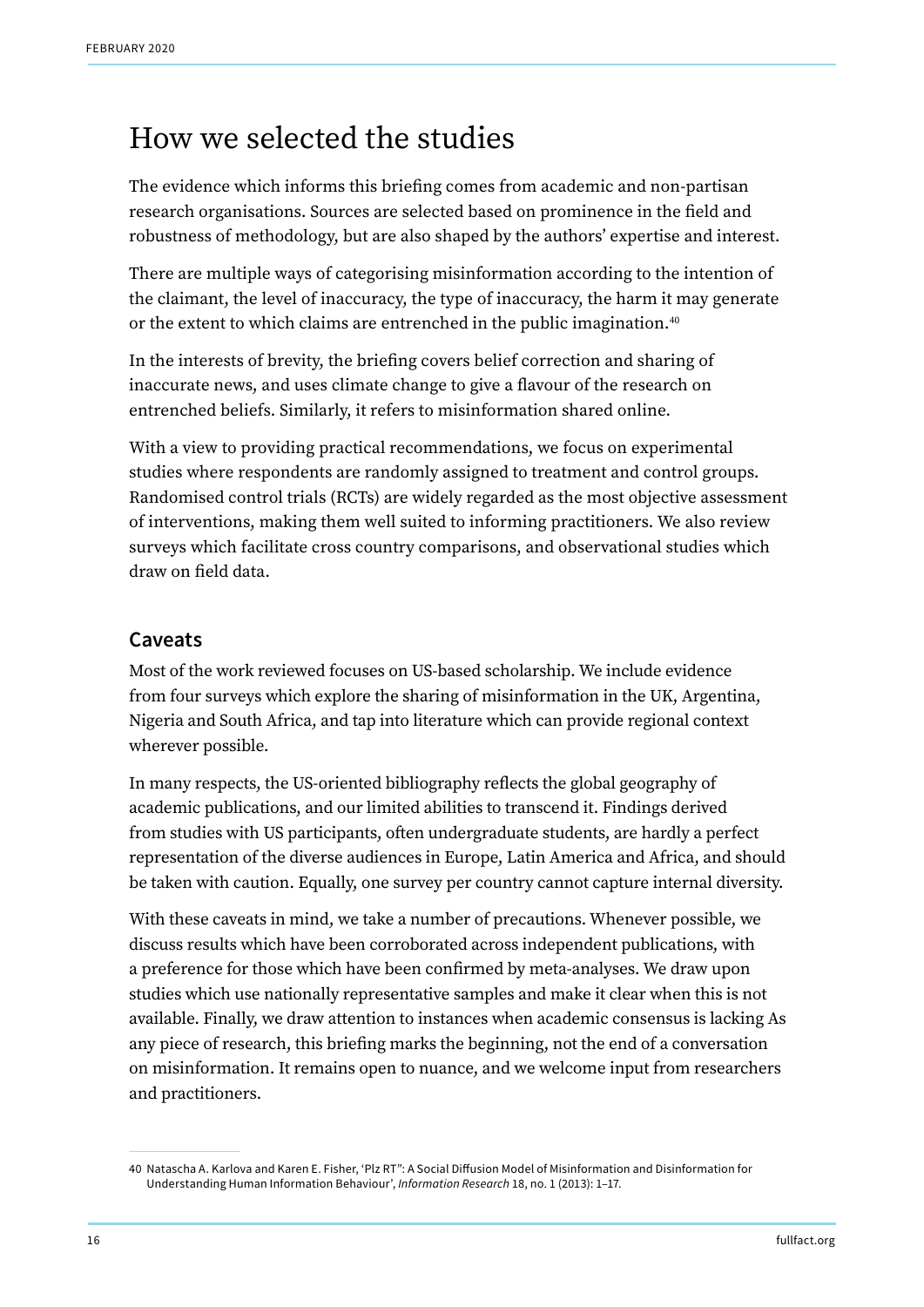### <span id="page-16-0"></span>Bibliography

- Agencia Solo Comunicacion. 'La Veracidad de Lo Que Circula Por WhatsApp'. Buenos Aires, Argentina, 2019.
- Allport, Floyd H., and Milton Lepkin. 'Wartime Rumors of Waste and Special Privilege: Why Some People Believe Them.' *The Journal of Abnormal and Social Psychology* 40, no. 1 (1945): 3.
- Alter, Adam L., and Daniel M. Oppenheimer. 'Uniting the Tribes of Fluency to Form a Metacognitive Nation'. *Personality and Social Psychology Review* 13, no. 3 (2009): 219–235.
- Begg, Ian Maynard, Ann Anas, and Suzanne Farinacci. 'Dissociation of Processes in Belief: Source Recollection, Statement Familiarity, and the Illusion of Truth.' *Journal of Experimental Psychology: General* 121, no. 4 (1992): 446.
- Berger, Jonah. 'Arousal Increases Social Transmission of Information'. *Psychological Science* 22, no. 7 (2011): 891–893.
- Berger, Jonah, and Katherine L. Milkman. 'What Makes Online Content Viral?' *Journal of Marketing Research* 49, no. 2 (2012): 192–205.
- Chadwick, Andrew, and Cristian Vaccari. 'News Sharing on UK Social Media: Misinformation, Disinformation, and Correction', 2019.
- Ecker, Ullrich KH, Stephan Lewandowsky, Briony Swire, and Darren Chang. 'Correcting False Information in Memory: Manipulating the Strength of Misinformation Encoding and Its Retraction'. *Psychonomic Bulletin & Review* 18, no. 3 (2011): 570–578.
- Fazio, Lisa K., Nadia M. Brashier, B. Keith Payne, and Elizabeth J. Marsh. 'Knowledge Does Not Protect against Illusory Truth.' *Journal of Experimental Psychology: General* 144, no. 5 (2015): 993.
- Guess, Andrew, Jonathan Nagler, and Joshua Tucker. 'Less than You Think: Prevalence and Predictors of Fake News Dissemination on Facebook'. *Science Advances* 5, no. 1 (2019): eaau4586.
- Hornsey, Matthew J., Emily A. Harris, Paul G. Bain, and Kelly S. Fielding. 'Meta-Analyses of the Determinants and Outcomes of Belief in Climate Change'. *Nature Climate Change* 6, no. 6 (2016): 622.
- Kahan, Dan M., Ellen Peters, Maggie Wittlin, Paul Slovic, Lisa Larrimore Ouellette, Donald Braman, and Gregory Mandel. 'The Polarizing Impact of Science Literacy and Numeracy on Perceived Climate Change Risks'. *Nature Climate Change* 2, no. 10 (2012): 732.
- Kahneman, Daniel. *Thinking, Fast and Slow*. Macmillan, 2011.
- Kalogeropoulos, Antonis, Richard Fletcher, and Rasmus Kleis Nielsen. 'News Brand Attribution in Distributed Environments: Do People Know Where They Get Their News?': *New Media & Society*, 28 September 2018. [doi.org/10.1177/1461444818801313](https://doi.org/10.1177/1461444818801313).
- Karlova, Natascha A., and Karen E. Fisher. 'Plz RT": A Social Diffusion Model of Misinformation and Disinformation for Understanding Human Information Behaviour'. *Information Research* 18, no. 1 (2013): 1–17.
- Kazeem, Yomi. 'WhatsApp Is the Medium of Choice for Older Nigerians Spreading Fake News'. Quartz Africa, 2019. [qz.com/africa/1688521/](https://qz.com/africa/1688521/whatsapp-increases-the-spread-of-fake-news-among-older-nigerians) [whatsapp-increases-the-spread-of-fake-news-among-older-nigerians](https://qz.com/africa/1688521/whatsapp-increases-the-spread-of-fake-news-among-older-nigerians).
- Kolawole, Simon, and Emeka Umejei. 'Nigeria'. Media Landscapes, 2018. [medialandscapes.org/country/nigeria](https://medialandscapes.org/country/nigeria).

Lewandowsky, Stephan, Ullrich KH Ecker, Colleen M. Seifert, Norbert Schwarz, and John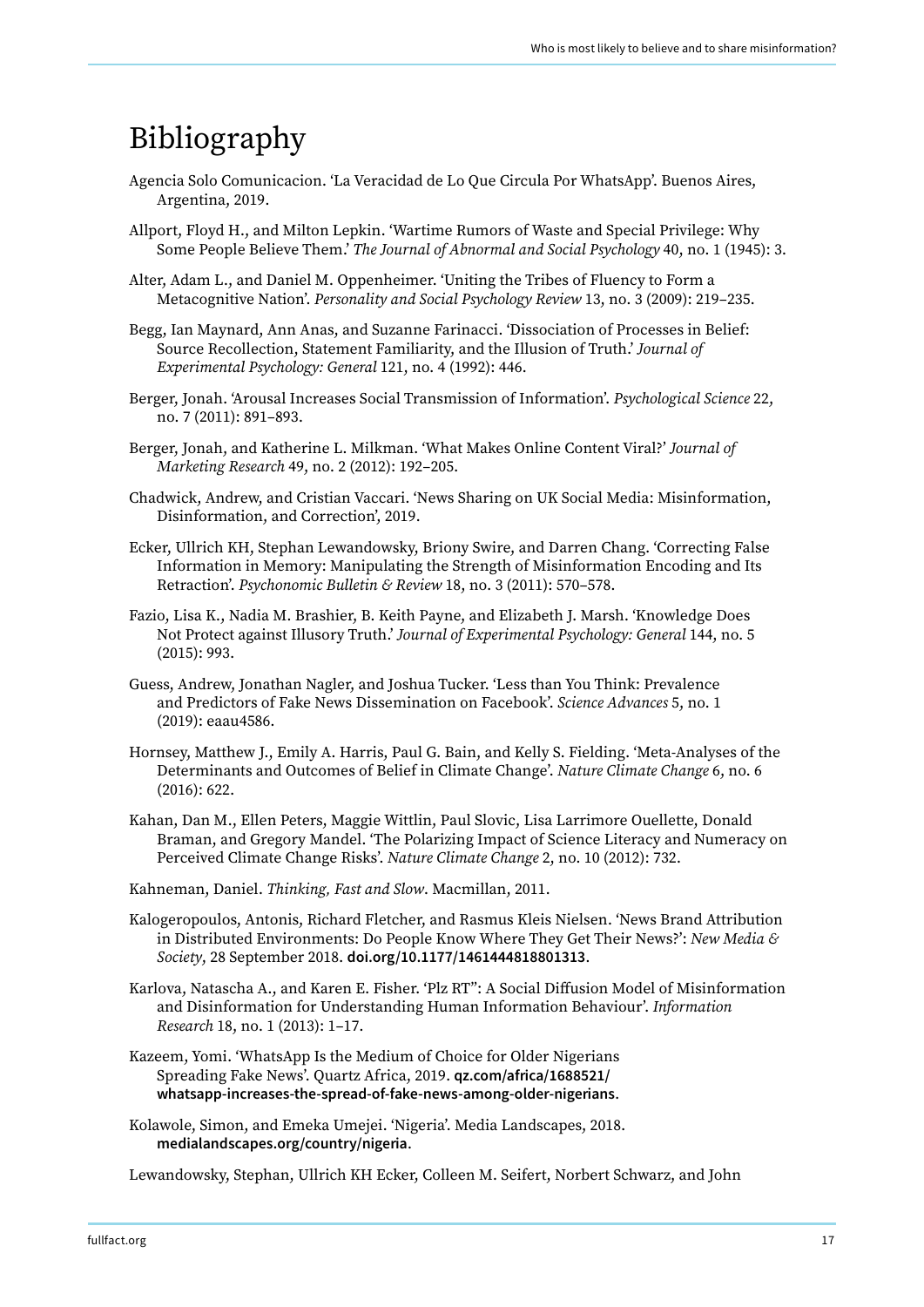Cook. 'Misinformation and Its Correction: Continued Influence and Successful Debiasing'. *Psychological Science in the Public Interest* 13, no. 3 (2012): 106–131.

- Mitchell, Amy, Jeffrey Gottfried, Michael Barthel, and Nami Sumida. 'Distinguishing Between Factual and Opinion Statements in the News'. Washington, D.C.: Pew Research Centre, 2018.
- Mitchelstein, Eugenia, Silvana Leiva, Camilia Giuliano, and Pablo J. Boczkowski. 'La Politica Da Que Hablar: Engagement En Redes Sociales de Sitios de Noticias/The Policy Gives to Speak: Engagement in Social Networks of News Sites'. *CIC-Cuadernos de Informacion y Comunicacion*, no. 23 (2018): 157–174.
- Newman, Eryn J., Maryanne Garry, Christian Unkelbach, Daniel M. Bernstein, D. Stephen Lindsay, and Robert A. Nash. 'Truthiness and Falsiness of Trivia Claims Depend on Judgmental Contexts.' *Journal of Experimental Psychology: Learning, Memory, and Cognition* 41, no. 5 (2015): 1337.
- Nyhan, Brendan, and Jason Reifler. 'When Corrections Fail: The Persistence of Political Misperceptions'. *Political Behavior* 32, no. 2 (2010): 303–330.
- Pennycook, Gordon, Tyrone D. Cannon, and David G. Rand. 'Prior Exposure Increases Perceived Accuracy of Fake News.' *Journal of Experimental Psychology: General*, 2018.
- Pennycook, Gordon, and David G. Rand. 'Lazy, Not Biased: Susceptibility to Partisan Fake News Is Better Explained by Lack of Reasoning than by Motivated Reasoning'. *Cognition* 188 (2019): 39–50.
- Schacter, Daniel L., Dana Osowiecki, Alfred W. Kaszniak, John F. Kihlstrom, and Michael Valdiserri. 'Source Memory: Extending the Boundaries of Age-Related Deficits.' *Psychology and Aging* 9, no. 1 (1994): 81.
- Swire, Briony, Adam J. Berinsky, Stephan Lewandowsky, and Ullrich KH Ecker. 'Processing Political Misinformation: Comprehending the Trump Phenomenon'. *Royal Society Open Science* 4, no. 3 (2017): 160802.
- Swire, Briony, Ullrich KH Ecker, and Stephan Lewandowsky. 'The Role of Familiarity in Correcting Inaccurate Information.' *Journal of Experimental Psychology: Learning, Memory, and Cognition* 43, no. 12 (2017): 1948.
- Tannous, Natalie, Peter Belesiotis, Natalie Tchakarian, and Ruth Stewart. 'Public Engagement with Politics, Information and News –Nigeria'. Johannesburg: Africa Check, 2019. [africacheck.org/how-to-fact-check/fact-checking-studies](https://africacheck.org/how-to-fact-check/fact-checking-studies).
- Vosoughi, Soroush, Deb Roy, and Sinan Aral. 'The Spread of True and False News Online'. *Science* 359, no. 6380 (9 March 2018): 1146–51. [doi.org/10.1126/science.aap9559](https://doi.org/10.1126/science.aap9559).
- Walter, Nathan, and Riva Tukachinsky. 'A Meta-Analytic Examination of the Continued Influence of Misinformation in the Face of Correction: How Powerful Is It, Why Does It Happen, and How to Stop It?' *Communication Research*, 22 June 2019, 0093650219854600. [doi.](https://doi.org/10.1177/0093650219854600) [org/10.1177/0093650219854600](https://doi.org/10.1177/0093650219854600).
- Warren, Matthew. 'Higher Intelligence And An Analytical Thinking Style Offer No Protection Against "The Illusory Truth Effect" – Our Tendency To Believe Repeated Claims Are True'. *Research Digest* (blog), 26 June 2019. [digest.bps.org.uk/2019/06/26/higher-intelligence-and-an](https://digest.bps.org.uk/2019/06/26/higher-intelligence-and-an-analytical-thinking-style-offer-no-protection-against-the-illusory-truth-effect-our-tendency-to-believe-repeated-claims-are-more-likely-to-be-true)[analytical-thinking-style-offer-no-protection-against-the-illusory-truth-effect-our-tendency-to](https://digest.bps.org.uk/2019/06/26/higher-intelligence-and-an-analytical-thinking-style-offer-no-protection-against-the-illusory-truth-effect-our-tendency-to-believe-repeated-claims-are-more-likely-to-be-true)[believe-repeated-claims-are-more-likely-to-be-true](https://digest.bps.org.uk/2019/06/26/higher-intelligence-and-an-analytical-thinking-style-offer-no-protection-against-the-illusory-truth-effect-our-tendency-to-believe-repeated-claims-are-more-likely-to-be-true).
- Wasserman, Herman, and Dani Madrid-Morales. '"Fake News", Disinformation and Media Trust in Africa: A Comparative Study of Kenya, Nigeria and South Africa'. ICAfrica Biennial Conference. Accra, 2018.